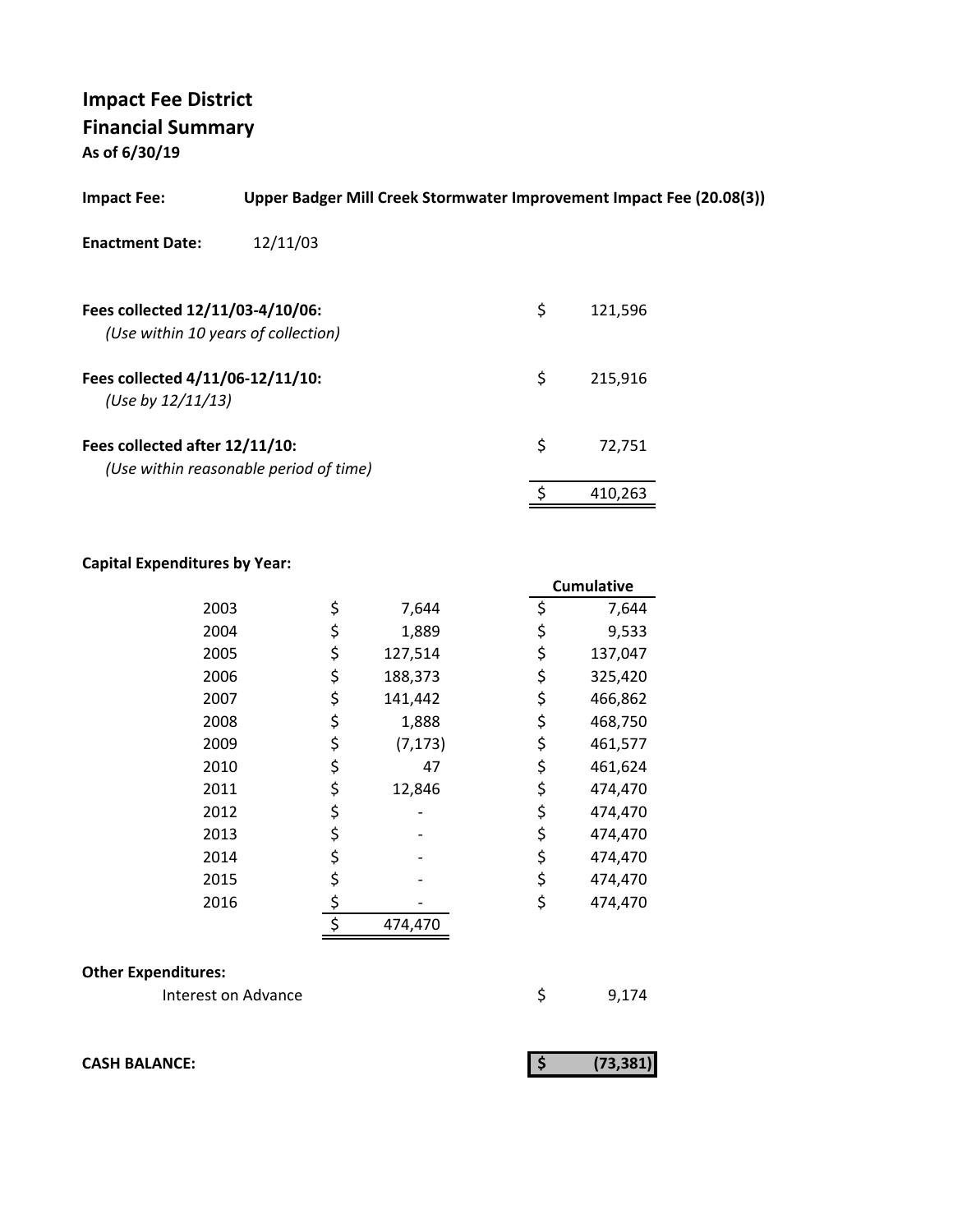## **Impact Fee District Financial Summary**

**As of 6/30/19**

#### **Impact Fee: Door Creek North Phase 2 Improvements Impact Fee (20.08(4))**

#### **Enactment Date:** 3/17/04

|                                                                         |   | Sewer   | <b>Stormwater</b> |
|-------------------------------------------------------------------------|---|---------|-------------------|
| Fees collected 3/17/04-4/10/06:<br>(Use within 10 years of collection)  |   | 39,507  | 196,204           |
| Fees collected 4/11/06-3/17/11:<br>(Use by $3/17/14$ )                  | Ś | 29.170  | 70,032            |
| Fees collected after 3/17/11:<br>(Use within reasonable period of time) | Ś | 161,025 | 493,853           |
|                                                                         |   | 229,702 | 760,089           |

|                            | <b>SEWER</b> |         |    | <b>STORMWATER</b> |    |         |    |                   |
|----------------------------|--------------|---------|----|-------------------|----|---------|----|-------------------|
|                            |              |         |    | <b>Cumulative</b> |    |         |    | <b>Cumulative</b> |
| 2004                       | \$           | 464,717 |    | 464,717           | \$ | 721,599 | \$ | 721,599           |
| 2005                       | \$           | 4,393   | \$ | 469,110           |    | 21      | \$ | 721,619           |
| 2006                       | \$           | 1,832   |    | 470,942           |    |         | \$ | 721,619           |
| 2007                       |              | 11,846  | \$ | 482,788           |    | 49,311  | \$ | 770,931           |
| 2008                       |              |         |    | 482,788           |    |         | \$ | 770,931           |
| 2009                       |              |         |    | 482,788           |    |         | \$ | 770,931           |
| 2010                       |              |         | \$ | 482,788           |    |         | \$ | 770,931           |
| 2011                       |              |         |    | 482,788           |    |         | \$ | 770,931           |
| 2012                       |              |         |    | 482,788           |    |         | \$ | 770,931           |
| 2013                       |              |         | \$ | 482,788           |    |         | \$ | 770,931           |
| 2014                       |              |         |    | 482,788           |    |         | \$ | 770,931           |
| 2015                       |              |         |    | 482,788           |    |         | \$ | 770,931           |
| 2016                       |              |         | \$ | 482,788           |    |         | \$ | 770,931           |
|                            |              | 482,788 |    |                   |    | 770,931 |    |                   |
| <b>Other Expenditures:</b> |              |         |    |                   |    |         |    |                   |
| Interest on Advance        |              |         | \$ | 24,616            |    |         | \$ | 39,308            |
|                            |              |         |    |                   |    |         |    |                   |
| <b>CASH BALANCE:</b>       |              |         | \$ | (277, 703)        |    |         | \$ | (50, 150)         |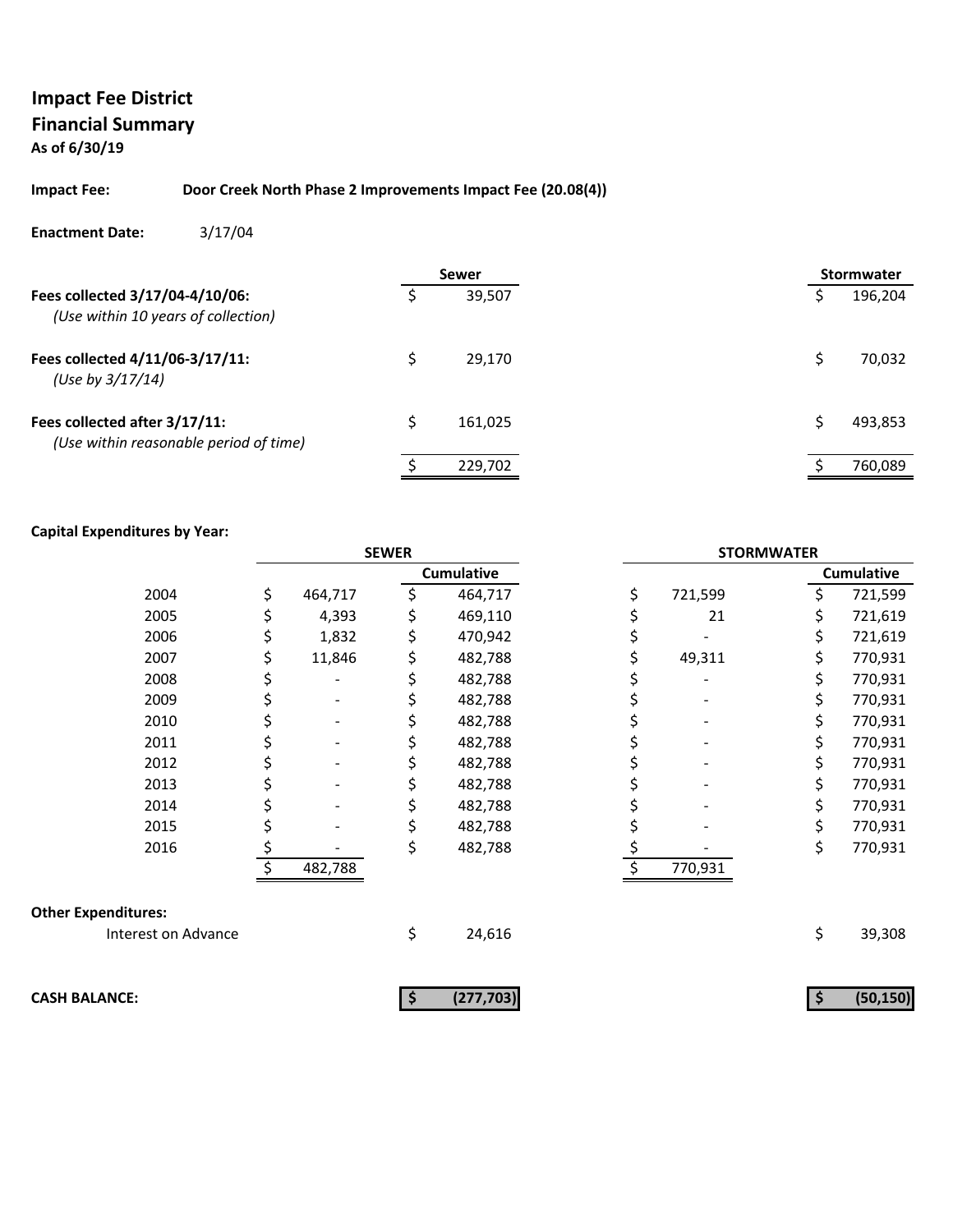# **Impact Fee District Financial Summary**

**As of 6/30/19**

#### **Impact Fee: Valley View Road Sewer and Drainage Improvement (22.08(5))**

**Enactment Date:** 7/12/05

|                                                                         |   | <b>Sewer</b> |  |    | <b>Stormwater</b> |
|-------------------------------------------------------------------------|---|--------------|--|----|-------------------|
| Fees collected 7/12/05-4/10/06:<br>(Use within 10 years of collection)  |   |              |  | \$ |                   |
| Fees collected 4/11/06-7/12/12:<br>(Use by 7/12/15)                     | Ś | 6,155        |  | Ś  | 7,827             |
| Fees collected after 7/12/12:<br>(Use within reasonable period of time) | Ś | 36,973       |  | Ś  | 30,993            |
|                                                                         |   | 43,128       |  |    | 38,820            |
| <b>Debt Proceeds:</b>                                                   | Ś | 220,000      |  |    |                   |

|                                 | <b>SEWER</b> |                          |    | <b>STORMWATER</b> |    |         |     |                   |
|---------------------------------|--------------|--------------------------|----|-------------------|----|---------|-----|-------------------|
|                                 |              |                          |    | <b>Cumulative</b> |    |         |     | <b>Cumulative</b> |
| 2005                            | \$           | 233,802                  | \$ | 233,802           | \$ | 354,923 | Ś.  | 354,923           |
| 2006                            |              | 16,262                   | \$ | 250,063           |    | 47,531  |     | 402,455           |
| 2007                            | Ş            | 230                      | \$ | 250,293           |    | 1,500   | \$  | 403,954           |
| 2008                            | \$           | (36)                     | \$ | 250,257           |    | 1,536   | \$  | 405,490           |
| 2009                            | \$           | 6,884                    | \$ | 257,142           |    |         | S.  | 405,490           |
| 2010                            |              | 20,327                   | \$ | 277,469           |    |         |     | 405,490           |
| 2011                            | \$           | 34,457                   | \$ | 311,926           |    |         | \$. | 405,490           |
| 2012                            | \$           | 7,441                    | \$ | 319,367           |    |         | \$. | 405,490           |
| 2013                            | Ş            | 578                      | \$ | 319,945           |    |         | S   | 405,490           |
| 2014                            |              | $\overline{\phantom{0}}$ |    | 319,945           |    |         |     | 405,490           |
| 2015                            |              |                          | \$ | 319,945           |    |         | \$  | 405,490           |
| 2016                            | \$           |                          | \$ | 319,945           |    |         | \$  | 405,490           |
|                                 |              | 319,945                  |    |                   |    | 405,490 |     |                   |
| <b>Other Expenditures:</b>      |              |                          |    |                   |    |         |     |                   |
| Interest on Advance             |              |                          | \$ | 18,935            |    |         | \$  | 23,998            |
| Debt Principal & Interest (net) |              |                          | \$ | 203,368           |    |         |     |                   |
| <b>CASH BALANCE:</b>            |              |                          |    | (279, 120)        |    |         |     | (390, 668)        |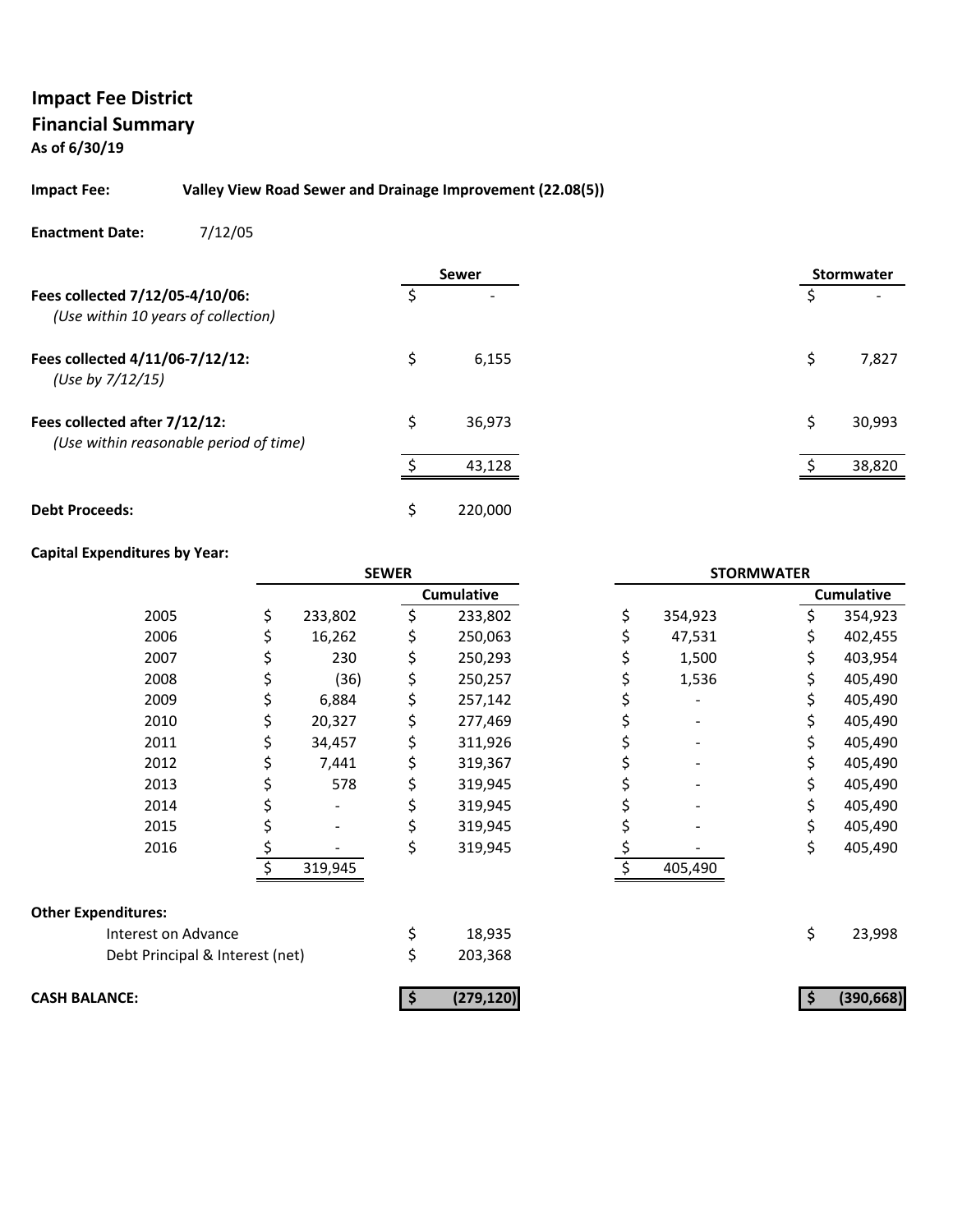| Felland Road Sanitary Sewer Improvement (20.08(7))<br>Impact Fee: |                                        |    |        |  |
|-------------------------------------------------------------------|----------------------------------------|----|--------|--|
| <b>Enactment Date:</b>                                            | 12/20/07                               |    |        |  |
| Fees collected 12/20/07-4/10/06:                                  | (Use within 10 years of collection)    | \$ |        |  |
| Fees collected 4/11/06-12/20/14:<br>(Use by 12/20/17)             |                                        | \$ |        |  |
| Fees collected after 12/20/14:                                    | (Use within reasonable period of time) | \$ | 72.291 |  |
|                                                                   |                                        | \$ | 72.291 |  |

## **Capital Expenditures by Year:**

|      |               |    | <b>Cumulative</b> |
|------|---------------|----|-------------------|
| 2007 | \$<br>54,453  | \$ | 54,453            |
| 2008 | \$<br>680,651 | \$ | 735,104           |
| 2009 | \$<br>854,468 | \$ | 1,589,572         |
| 2010 | \$<br>19,749  | \$ | 1,609,321         |
| 2011 | \$<br>281     | \$ | 1,609,602         |
| 2012 |               | \$ | 1,609,602         |
| 2013 | \$            | \$ | 1,609,602         |
| 2014 | \$            | \$ | 1,609,602         |
| 2015 |               | \$ | 1,609,602         |
| 2016 |               | \$ | 1,609,602         |
|      | 1,609,602     |    |                   |
|      |               |    |                   |

#### **Other Expenditures:**

Interest on Advance **1920** \$91,934

**CASH BALANCE: (1,629,245) \$**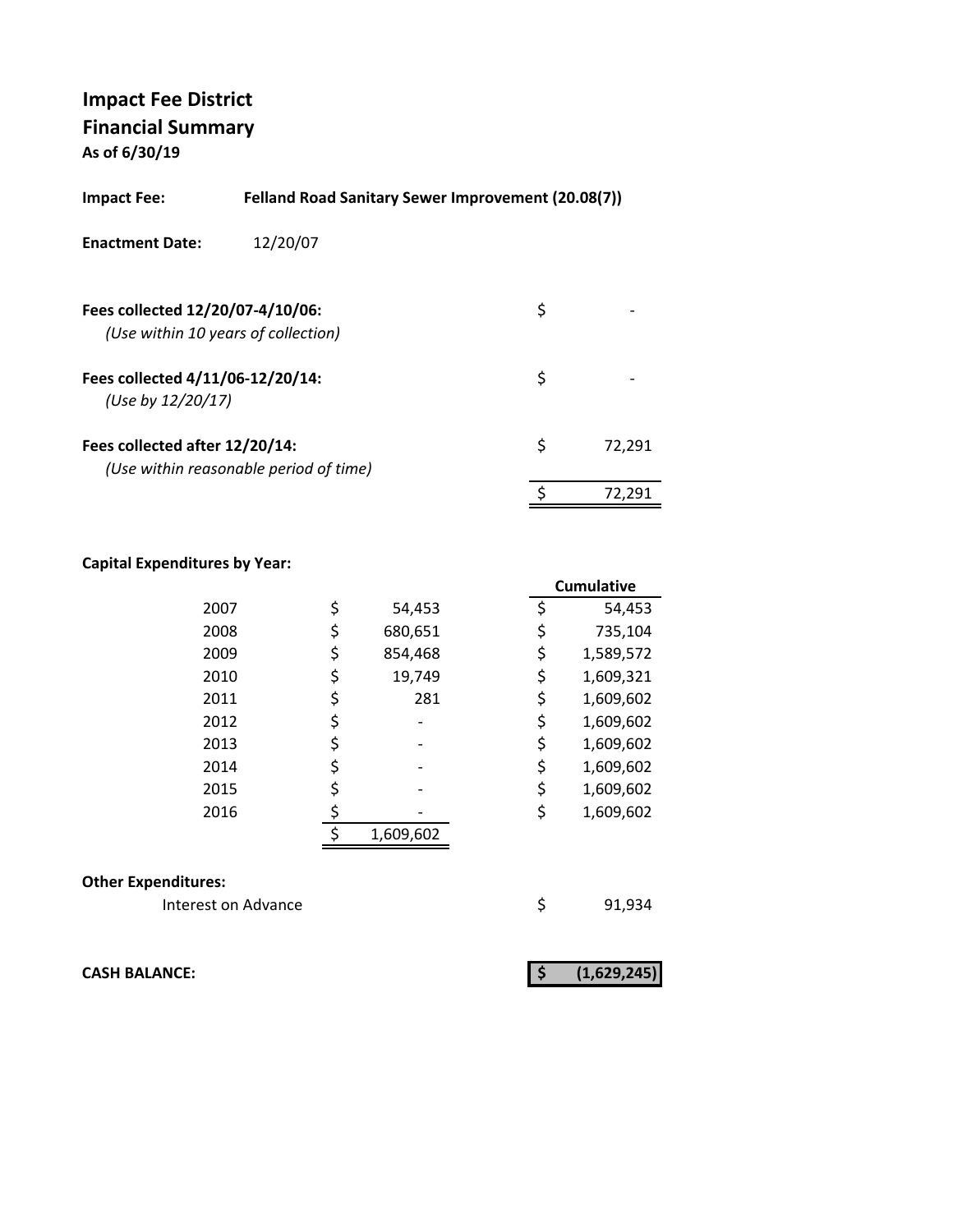| <b>Impact Fee:</b>                                                    | Elderberry Neighborhood Sanitary Sewer Improvement (20.08(8)) |               |
|-----------------------------------------------------------------------|---------------------------------------------------------------|---------------|
| <b>Enactment Date:</b>                                                | 11/22/08                                                      |               |
| Fees collected Before 4/10/06:<br>(Use within 10 years of collection) |                                                               | N/A           |
| Fees collected 4/11/06-11/22/15:<br>(Use by 11/22/18)                 |                                                               | \$<br>104.033 |
| Fees collected after 11/22/15:                                        | (Use within reasonable period of time)                        | \$<br>145,803 |
|                                                                       |                                                               | 249,836       |

#### **Capital Expenditures by Year:**

|                            |    |         | <b>Cumulative</b> |
|----------------------------|----|---------|-------------------|
| 2008                       | \$ | 52,335  | \$<br>52,335      |
| 2009                       | \$ | 268,548 | \$<br>320,883     |
| 2010                       | \$ | 508     | \$<br>321,391     |
| 2011                       | \$ |         | \$<br>321,391     |
| 2012                       | \$ |         | \$<br>321,391     |
| 2013                       | \$ |         | \$<br>321,391     |
| 2014                       | \$ |         | \$<br>321,391     |
| 2015                       | \$ |         | \$<br>321,391     |
| 2016                       | \$ |         | \$<br>321,391     |
|                            | ¢  | 321,391 |                   |
|                            |    |         |                   |
| <b>Other Expenditures:</b> |    |         |                   |
| Interest on Advance        |    |         | \$<br>13,820      |

**CASH BALANCE:** 

|--|--|--|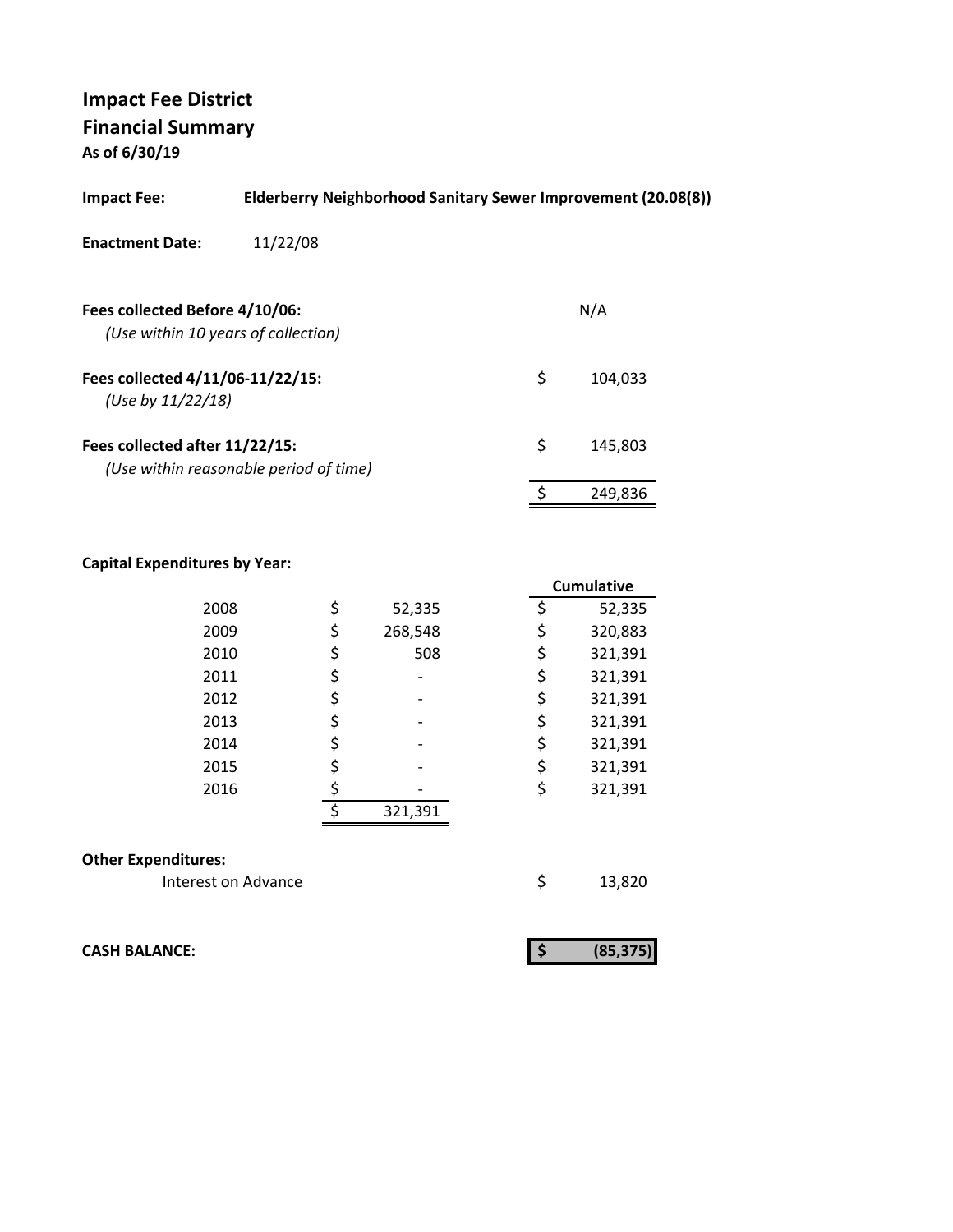| <b>Impact Fee:</b>                                                      |                                 |            |         |                               |               | Northeast Neighborhood Sanitary Sewer Improvement (20.08(9)) |
|-------------------------------------------------------------------------|---------------------------------|------------|---------|-------------------------------|---------------|--------------------------------------------------------------|
| <b>Enactment Date:</b>                                                  | 3/14/09                         |            |         |                               |               |                                                              |
| Fees collected Before 4/10/06:<br>(Use within 10 years of collection)   |                                 |            |         |                               |               | N/A                                                          |
| Fees collected 4/11/06-3/14/16:<br>(Use by 3/14/19)                     |                                 |            |         |                               | \$            |                                                              |
| Fees collected after 3/14/16:<br>(Use within reasonable period of time) |                                 |            |         |                               | \$            | 34,433                                                       |
|                                                                         |                                 |            |         | \$                            |               | 34,433                                                       |
| <b>Debt Proceeds:</b>                                                   |                                 |            |         |                               | \$            | 290,000                                                      |
| <b>Capital Expenditures by Year:</b>                                    |                                 |            |         |                               |               |                                                              |
|                                                                         |                                 |            |         |                               |               | <b>Cumulative</b>                                            |
| 2009                                                                    |                                 | \$         | 359,509 | \$                            |               | 359,509                                                      |
| 2010                                                                    |                                 | \$         | 260,073 |                               | \$            | 619,582                                                      |
| 2011                                                                    |                                 | \$         | (1)     | \$                            |               | 619,581                                                      |
| 2012                                                                    |                                 |            |         |                               | \$            | 619,581                                                      |
| 2013                                                                    |                                 |            |         |                               | \$            | 619,581                                                      |
| 2014                                                                    |                                 |            |         |                               | $\frac{1}{5}$ | 619,581                                                      |
| 2015                                                                    |                                 |            |         | \$                            |               | 619,581                                                      |
| 2016                                                                    |                                 | \$\$\$\$\$ |         | \$                            |               | 619,581                                                      |
|                                                                         |                                 |            | 619,581 |                               |               |                                                              |
| <b>Other Expenditures:</b>                                              |                                 |            |         |                               |               |                                                              |
|                                                                         | Interest on Advance             |            |         |                               | \$            | 17,446                                                       |
|                                                                         | Debt Principal & Interest (net) |            |         | \$                            |               | 268,076                                                      |
| <b>CASH BALANCE:</b>                                                    |                                 |            |         | $\overline{\boldsymbol{\xi}}$ |               | (580, 670)                                                   |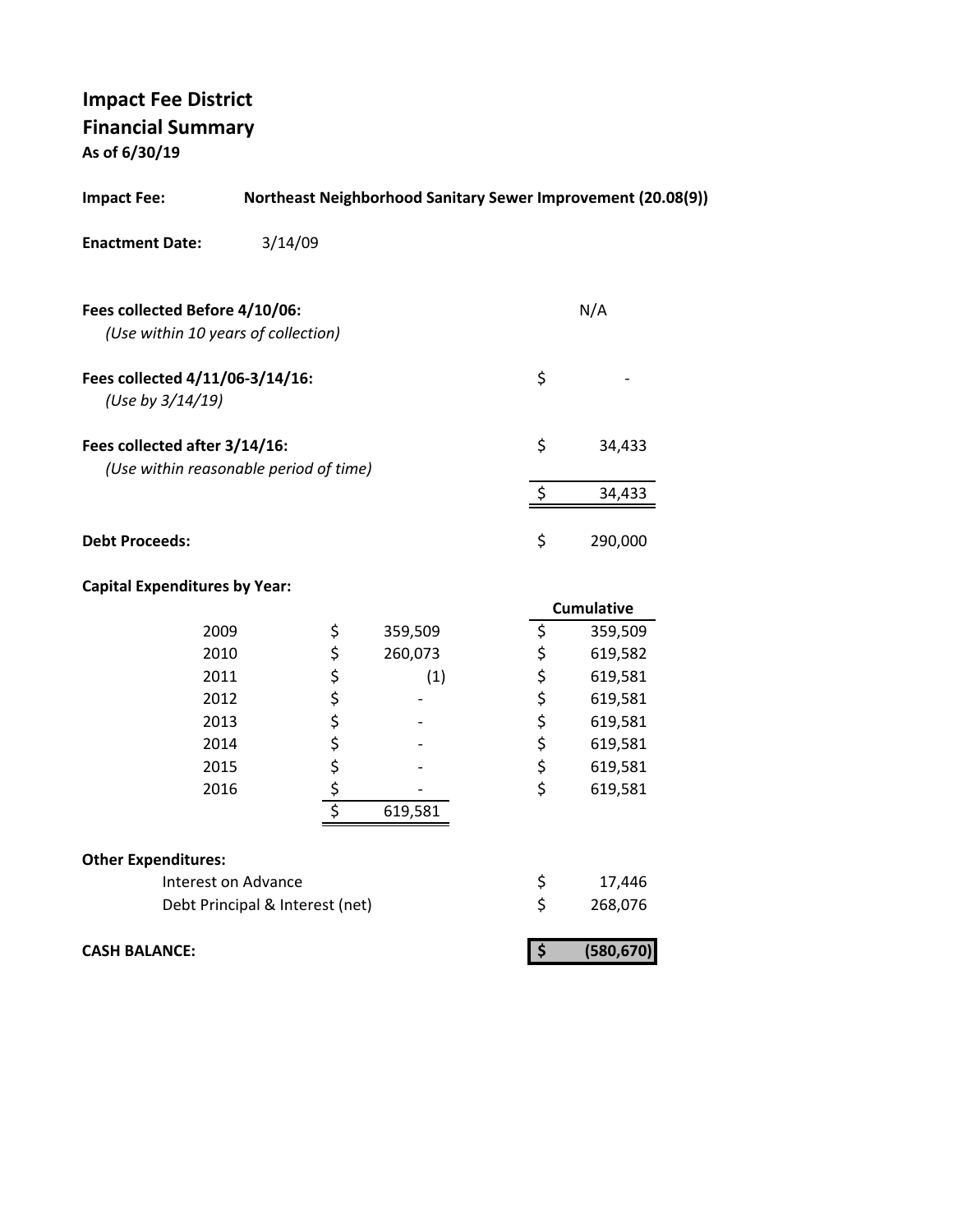# **Impact Fee District Financial Summary**

**As of 6/30/19**

## **Impact Fee: Lower Badger Mill Creek Sanitary and Stormwater Management (20.08(10))**

#### **Enactment Date:** 12/5/09

|                                                                         |    | Sewer                    |    | Stormwater |
|-------------------------------------------------------------------------|----|--------------------------|----|------------|
| Fees collected 7/12/05-4/10/06:<br>(Use within 10 years of collection)  | Ś  | $\overline{\phantom{0}}$ | \$ |            |
| Fees collected 4/11/06-12/5/16:<br>(Use by 12/5/19)                     | \$ | 360,452                  | \$ | 689,372    |
| Fees collected after 12/5/16:<br>(Use within reasonable period of time) | \$ | 754.205                  | \$ | 819,900    |
|                                                                         |    | 1,114,657                |    | 1,509,272  |
| <b>Debt Proceeds:</b>                                                   | \$ | 1,952,700                |    |            |

|                                 | <b>SEWER</b> |             | <b>STORMWATER</b> |                        |     |              |     |                   |
|---------------------------------|--------------|-------------|-------------------|------------------------|-----|--------------|-----|-------------------|
|                                 |              |             |                   | <b>Cumulative</b>      |     |              |     | <b>Cumulative</b> |
| 2009                            | \$           | 812,879     | \$                | 812,879                | \$  | 37,716       | \$  | 37,716            |
| 2010                            | \$           | 241,355     | \$                | 1,054,234              | \$  |              | \$  | 37,716            |
| 2011                            | \$           | (61, 626)   | \$                | 992,608                | \$  | 266          | \$  | 37,982            |
| 2012                            | \$           | 498,829     | \$                | 1,491,437              | \$  |              | \$  | 37,982            |
| 2013                            | \$           | 200         | \$                | 1,491,637              | \$  |              | \$  | 37,982            |
| 2014                            | \$           | 213,769     | \$                | 1,705,405              | \$  |              | \$  | 37,982            |
| 2015                            |              | \$1,001,448 | \$                | 2,706,853              | \$  | 450,626      | \$  | 488,608           |
| 2016                            | \$           | 516,633     | \$                | 3,223,486              | \$  |              | \$  | 488,608           |
| 2017                            | \$           | 67          | \$                | 3,223,553              | \$  |              | \$  | 488,608           |
| 2018                            | \$           | 59,693      | \$                | 3,283,246              | \$  | 49,970       | \$  | 538,578           |
| 2019                            |              |             | \$                | 3,283,246              | \$  | 920          | \$  | 539,498           |
|                                 |              | \$3,283,246 |                   |                        |     | \$539,497.90 |     |                   |
| <b>Other Expenditures:</b>      |              |             |                   |                        |     |              |     |                   |
| Interest on Advance             |              |             | \$                | 22,101                 |     |              | \$  | 3,871             |
| Debt Principal & Interest (net) |              |             | \$                | 1,417,025              |     |              |     |                   |
| <b>CASH BALANCE:</b>            |              |             | -\$               | (1,655,014)            |     |              | -\$ | 965,903           |
|                                 |              |             |                   | <b>Combined Total:</b> | -\$ | (689, 111)   |     |                   |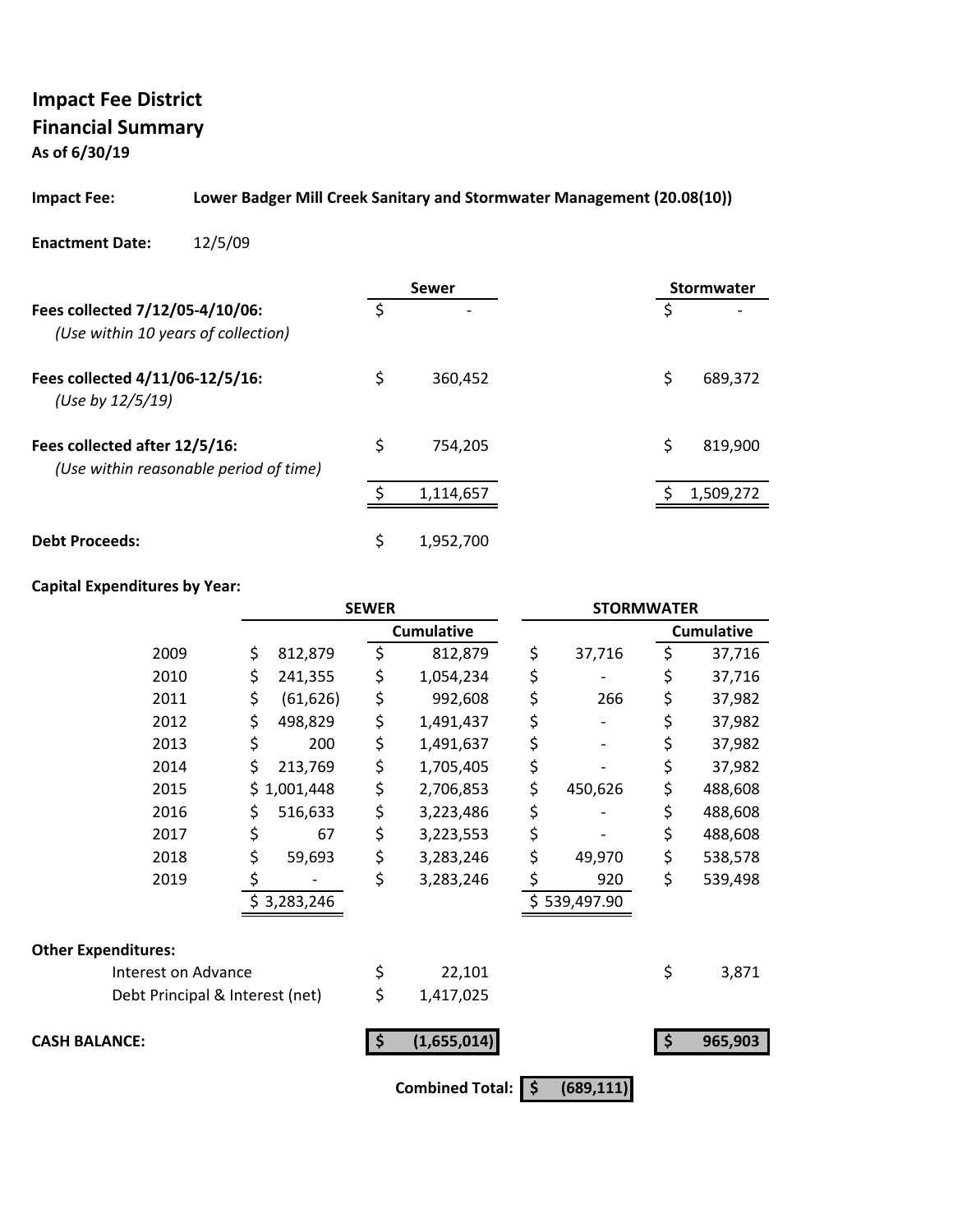| Impact Fee:                                         | Jeffy Trail Sanitary Sewer (20.08(11)) |    |        |
|-----------------------------------------------------|----------------------------------------|----|--------|
| <b>Enactment Date:</b>                              | 3/28/13                                |    |        |
| Fees collected Before 4/10/06:                      | (Use within 10 years of collection)    |    | N/A    |
| Fees collected 4/11/06-3/28/20:<br>(Use by 3/28/23) |                                        | Ş  | 92,937 |
| Fees collected after 3/28/20:                       | (Use within reasonable period of time) | \$ |        |
|                                                     |                                        | \$ | 92.937 |

|                        |              | <b>Cumulative</b> |
|------------------------|--------------|-------------------|
| 2013                   | \$<br>83,135 | 83,135            |
| 2014                   | \$           | \$<br>83,135      |
| 2015                   |              | \$<br>83,135      |
| 2016                   |              | \$<br>83,135      |
|                        | 83,135       |                   |
|                        |              |                   |
| <b>Other Revenues:</b> |              |                   |
| Interest Income        |              | \$<br>379         |

| <b>CASH BALANCE:</b> |  | 10,181 |
|----------------------|--|--------|
|                      |  |        |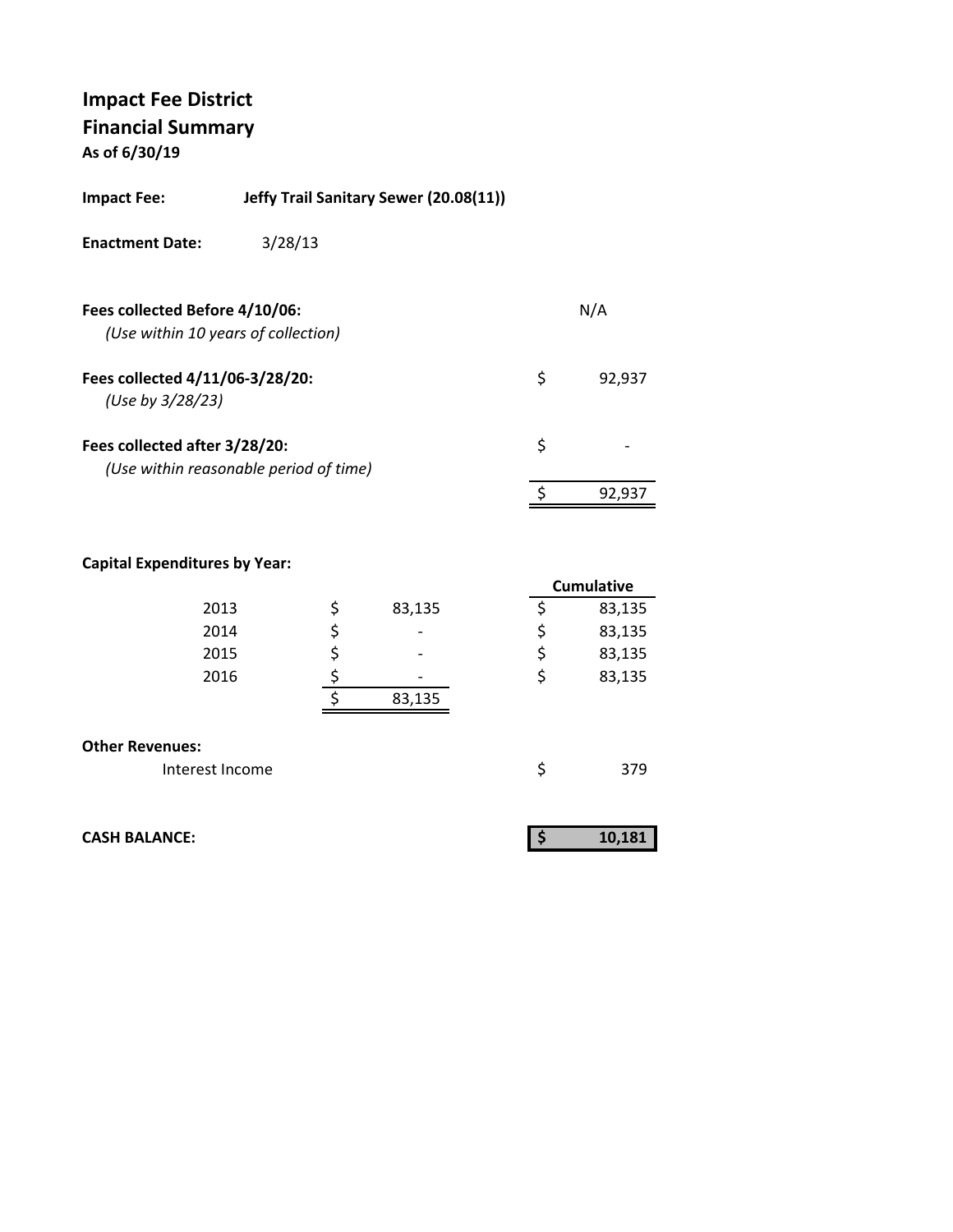| <b>Impact Fee:</b>                                                    | West Elderberry Neighborhood Sanitary Sewer Improvement (20.08(1)) |          |     |
|-----------------------------------------------------------------------|--------------------------------------------------------------------|----------|-----|
| <b>Enactment Date:</b>                                                | 8/3/18                                                             |          |     |
| Fees collected Before 4/10/06:<br>(Use within 10 years of collection) |                                                                    |          | N/A |
| Fees collected 4/11/06-3/28/20:<br>(Use by 3/28/23)                   |                                                                    | \$       |     |
| Fees collected after 3/28/20:                                         | (Use within reasonable period of time)                             | \$       |     |
|                                                                       |                                                                    |          |     |
| <b>Capital Expenditures by Year:</b>                                  |                                                                    | $C_{i1}$ |     |

|      |         | <b>Cumulative</b> |
|------|---------|-------------------|
| 2018 | 9,976   | 9,976             |
| 2019 | 120,072 | 130,048           |
| 2020 | -       | \$<br>130,048     |
| 2021 | -       | \$<br>130,048     |
|      | 130,048 |                   |
|      |         |                   |

| <b>Other Revenues:</b> |  |  |  |
|------------------------|--|--|--|
|                        |  |  |  |

Interest Income  $\zeta$ 

**CASH BALANCE: (130,048) \$**